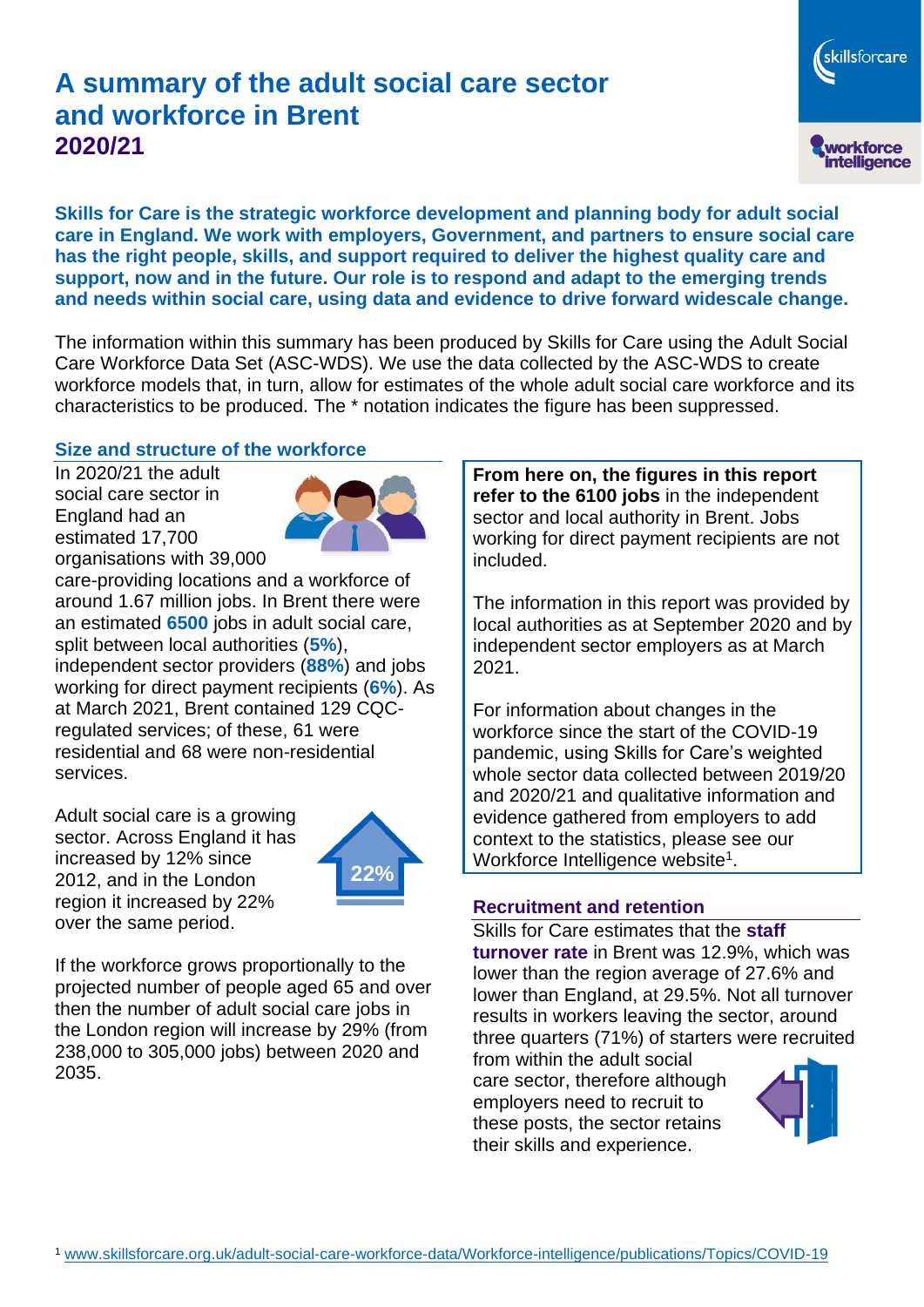Adult social care has an experienced 'core' of workers. Workers in Brent had on average **8.6 years of experience in the sector** and 81% of the workforce had been working in the sector for at least three years.

Using both workforce intelligence evidence and our links with employers and stakeholders across England, we know that recruitment and retention is one of the largest issues faced by employers. We have many resources and tools available to help, for example the 'Values-based recruitment and retention toolkit'<sup>2</sup> and 'Seeing potential: widen your talent pool'. <sup>3</sup> For more information please visit: [www.skillsforcare.org.uk/recruitment-retention](http://www.skillsforcare.org.uk/recruitment-retention)

## **Employment information**

#### We estimate Brent had **6100**

adult social care jobs employed in the local authority and independent sectors. These included 475 managerial roles, 250 regulated professionals, 4,800 direct care (including 4,200 care workers), and 600 othernon-care proving roles.

The average number of **sickness days** taken in the last year in Brent was 9.9, (8.5 in London and 9.5 across England). With an estimated directly employed workforce of 5200, this would mean employers in Brent lost approximately **52,000 days to sickness in 2020/21**. In England levels of staff sickness have nearly doubled over the course of the pandemic between 2019/20 and 2020/21, in total around 6 million extra days were lost to sickness than in the year before.

Almost half (45%) of the workforce in Brent were on zero-hours contracts. Around two thirds (62%) of the workforce usually worked full-time hours and 38% were part-time.

# **Chart 1. Proportion of workers on zero hours contracts by area**

| England      | 25% |     |
|--------------|-----|-----|
| London       |     | 42% |
| <b>Brent</b> |     | 45% |

# **Workforce demographics**

The majority (79%) of the workforce in Brent were female, and the average age was 46.8 years old. Workers aged 24 and



under made up 5% of the workforce and workers aged over 55 represented 30%. Given this age profile approximately 1,800 people will be reaching retirement age in the next 10 years.

Nationality varied by region, in England 83% of the workforce identified as British, while in the London region this was 63%. An estimated 59% of the workforce in Brent identified as British, 10% identified as of an EU nationality and 30% a non-EU nationality, therefore there was a higher reliance on non-EU than EU workers.

# **Pay**



Table 1 shows the full-time equivalent annual or hourly pay rate of selected job roles in Brent (area), London (region) and England. All figures represent

the independent sector as at March 2021, except social workers which represent the local authority sector as at September 2020. At the time of analysis, the National Living Wage was £8.72.

#### **Table 1. Average pay rate of selected job roles by area**

|                                 | <b>England</b> | Region  | Area    |  |
|---------------------------------|----------------|---------|---------|--|
| Full-time equivalent annual pay |                |         |         |  |
| Social Worker <sup>†</sup>      | £37,100        | £44,500 | £40,000 |  |
| Registered nurse                | £33,600        | £34,700 | 37000   |  |
| Hourly pay                      |                |         |         |  |
| National Living<br>Wage         | £8.72          | £8.72   | £8.72   |  |
| Senior care worker              | £10.00         | £10.43  | £10.54  |  |
| Care worker                     | £9.29          | £9.70   | £9.60   |  |
| Support and<br>outreach         | £9.53          | £10.19  | £9.93   |  |

†Local authority social workers only.

Please note that pay varies by sector, with local authority pay generally being higher than independent sector pay.